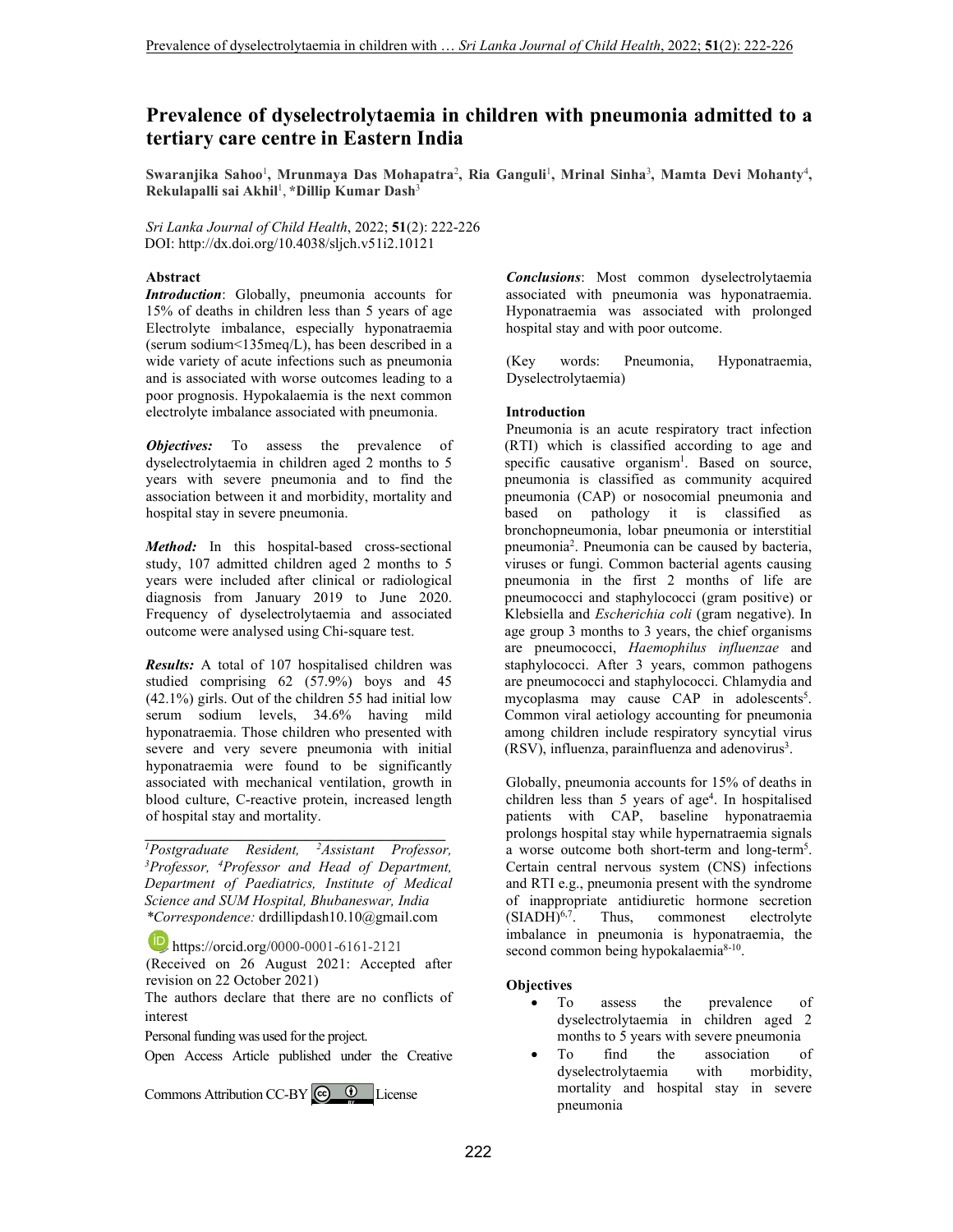# **Method**

A hospital-based cross-sectional study was carried out in the Department of Paediatrics, Institute of Medical Sciences (IMS) & SUM Hospital, Bhubaneswar, India from January 2019 to June 2020.

*Inclusion criteria:* Children aged 2 months to 5 years, admitted to IMS & SUM hospital with clinically and radiologically confirmed severe and very severe pneumonia during the study period were included in the study.

*Exclusion criteria:* Infants less than 2 months of age, children more than 5 years of age, children with renal disorders, gastroenteritis or CNS infections, children on drugs which can cause electrolyte imbalance e.g., diuretics, anticonvulsants and children with other conditions having deranged electrolytes e.g., severe acute malnutrition (SAM) were excluded from the study.

**Sample size:** Purposive sampling technique was used. It was a hospital based cross-sectional study on a limited number of cases over a limited period of time; a sample size of 107 children was taken including all clinically and radiologically confirmed severe and very severe pneumonia cases admitted to the paediatric ward and intensive care unit.

A detailed history was elicited from parents/ guardians and a detailed clinical examination was done. All children were screened for dyselectrolytaemia and complete blood count, Creactive protein (CRP), blood culture and radiological evaluations were done at the time of hospitalization.

Serum sodium and serum potassium levels were determined using indirect Ion-Selective Electrode (ISE) method. Hyponatraemia was defined as serum sodium <135mEq/L and hypernatraemia as serum sodium >145mEq/L. Similarly, a serum potassium value <3.5mEq/L was considered as hypokalaemia and >5.5mEq/L as hyperkalaemia.

Patients were classified as severe and very severe

pneumonia as per WHO criteria (2005);

*Severe pneumonia* was defined as fever, cough and tachypnoea (respiratory rate ≥50 breaths/min) in infants from 2 months to 1 year and as a respiratory rate ≥40 breaths/min with chest recession in children 1 to 5 years.

*Very severe pneumonia* was defined as tachypnoea with chest recession, nasal flaring, cyanosis, intermittent apnoea, grunting respiration and refusal of feeds in infants from 2 month to 1 year of age and tachypnoea with chest recession, nasal flaring, cyanosis and grunting respiration in children 1 to 5 years of age

*Ethical issues:* The study was approved by the Institutional Ethics Committee of the Institute of Medical Sciences (IMS) & SUM Hospital, Bhubaneswar, India (Ref. No. / DMR/ IMS.SH/ SOA/180135). Informed written consent was obtained from the parents and confidentiality of the data was maintained throughout the study

*Statistical analysis:* All data were entered in the Microsoft Excel spread sheet and analysed using SPSS software version 20.0**.** The primary outcome was expressed in percentage. Chi square test was used to determine the association between the outcome variable and dependent variable. p<0.05 was taken as statistically significant,

#### **Results**

A total of 107 hospitalized children was studied which included  $62$  (57.9%) boys and 45 (42.1%) girls. Among them 52 (48.6%) belonged to age group 2 months to 1 year, 32 (29.9%) belonged to age group 1 to 3 years and 23 (21.5%) belonged to age group 3 to 5 years.

Most common dyselectrolytaemia found in our study was hyponatraemia. Out of 107 children 55 (51.4%) had hypernatremia at the time of presentation to the hospital.

Figure 1 shows the percentage distribution of serum sodium in the study population,



Mill Inporatraenia 139-134 milg/L, inoderate hyporatraenia 125-139 mEp/L, severe Inporatraenia <129mEp/L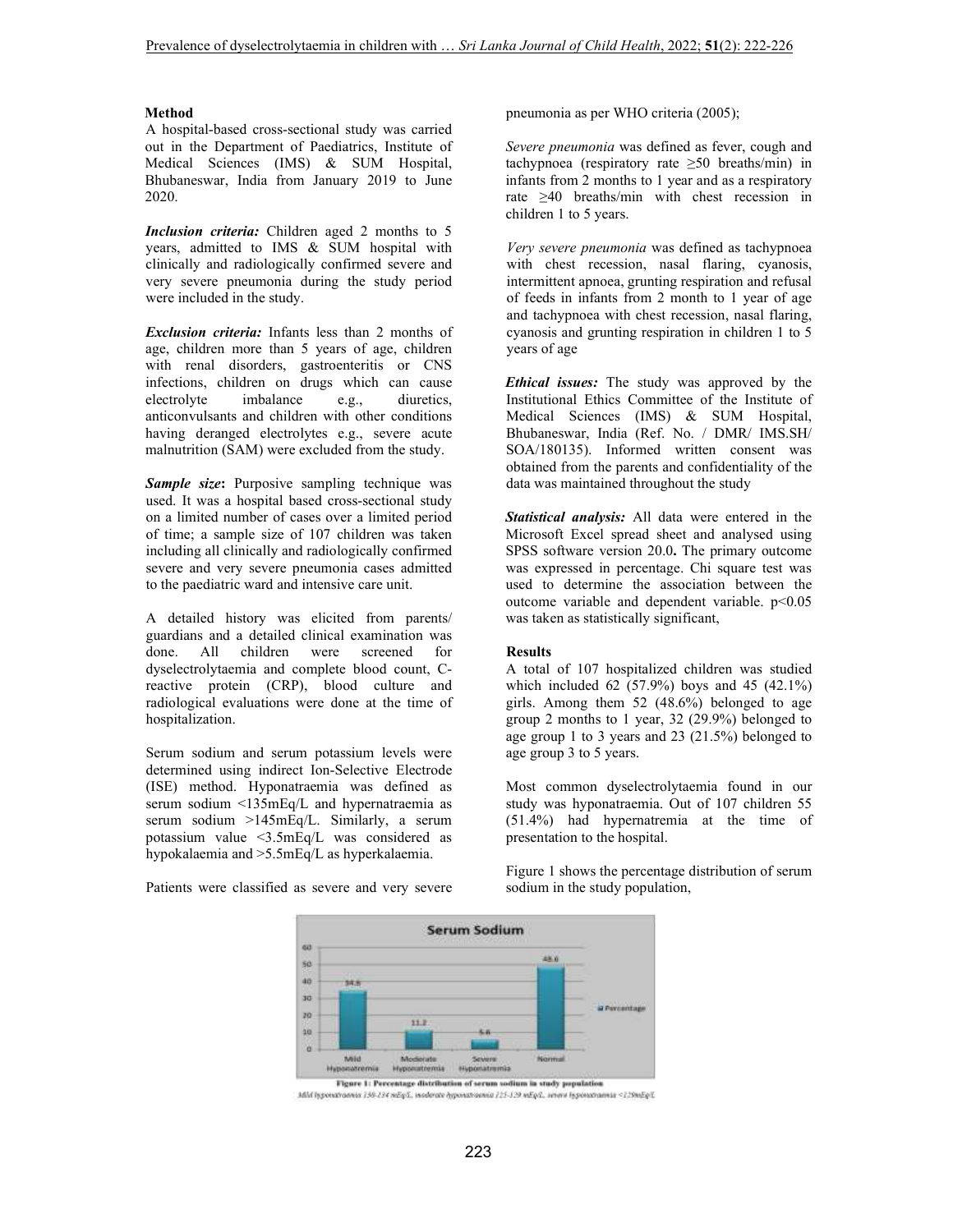Among the study population 37 (34.6%) children had mild hyponatraemia, 12 (11.2%) had moderate hyponatraemia and 6 (5.6%) had severe hyponatraemia. Fifty-two (48.6%) children had normal serum sodium values at the time of admission (Figure 1).

Among the study population 26 (24.3%) children

had hypokalaemia, 2 (1.9%) had hyperkalaemia and 79 (73.8%) had normal serum potassium at the time of admission. Ninety-six (89.7%) children had normal serum chloride, 11 (10.3%) had hypochloraemia and none had hyperchloraemia at the time of admission.

The association of different variables with the serum sodium is shown in Table 1.

| <b>Table 1: Association of all ferent variables with serum soutum</b> |               |        |                |  |  |  |
|-----------------------------------------------------------------------|---------------|--------|----------------|--|--|--|
| <b>Variables</b>                                                      | Hyponatraemia |        | p-value        |  |  |  |
|                                                                       | Present       | Absent |                |  |  |  |
| Initial temperature                                                   |               |        |                |  |  |  |
| Raised $(>38.5$ °C)                                                   | 39            | 35     | 0.686          |  |  |  |
| Normal                                                                | 16            | 17     | Odds Ratio 1.2 |  |  |  |
| Mechanical ventilation With                                           |               |        |                |  |  |  |
| Without                                                               | 11            | 02     | $0.01*$        |  |  |  |
|                                                                       | 44            | 50     | Odds Ratio 6.2 |  |  |  |
| C-reactive protein                                                    |               |        |                |  |  |  |
| Positive $(>\frac{1}{mg/L})$                                          | 50            | 34     | $0.001*$       |  |  |  |
| $Negative(\leq lmg/L)$                                                | 05            | 18     | Odds Ratio 5.2 |  |  |  |
| Total Leucocyte count                                                 |               |        |                |  |  |  |
| Positive                                                              | 38            | 41     | 0.25           |  |  |  |
| Negative                                                              | 17            | 11     | Odds Ratio-0.6 |  |  |  |
| <b>Blood culture</b>                                                  |               |        |                |  |  |  |
| Growth                                                                | 18            | 02     | $0.001*$       |  |  |  |
| No growth                                                             | 37            | 50     | Odds Ratio-12  |  |  |  |
| Hospital stay                                                         |               |        |                |  |  |  |
| 7 or more days                                                        | 32            | 11     | $0.001*$       |  |  |  |
| $<$ 7 days                                                            | 16            | 41     | Odds Ratio 7   |  |  |  |

**Table 1:** *Association of different variables with serum sodium* 

*\*p -value <0.05 is considered statistically significant* 

Table 1 suggests that those children having hyponatraemia at the time of admission have a 6.2 times higher risk of requiring mechanical ventilation which is statistically significant (p<0.05). Patients with positive C-reactive protein have a 5.2 times higher risk of developing hyponatraemia which is statistically significant (p<0.05). Patients with growth in blood culture

have 12 times higher risk of developing hyponatraemia which is statistically significant  $(p<0.05)$ . Hyponatraemia at the time of admission is associated with increased length of hospital stay.

Table 2 shows the association of outcome with serum sodium.

|  | Table 2: Association of outcome with serum sodium |
|--|---------------------------------------------------|
|--|---------------------------------------------------|

| Outcome  | <b>Hyponatraemia</b> |        | p-value    |
|----------|----------------------|--------|------------|
|          | Mild / Moderate      | Severe |            |
| Death    | 02                   |        | $0.00001*$ |
| Improved |                      | UΙ     |            |

*\*p value <0.05 is considered as statistically significant* 

Table 2 suggests that severe hyponatraemia has more adverse outcomes than mild to moderate hyponatraemia.

### **Discussion**

The study was done to find out the prevalence of dyselectrolytaemia in children who presented to the hospital with severe and very severe pneumonia and to find the association of dyselectrolytaemia

with morbidity, mortality and hospital stay. The study population is representative of children with severe and very severe pneumonia admitted in a tertiary care centre in East India. In this study a total of 107 children participated of which 52 (48.6%) are in age group 2 months to 1 year, 32 (29.9%) are in age group 1 to 3 years and 23 (21.5%) are in age group 3 to 5 years. Studies by Jha CB, *et al*<sup>11</sup> and Das M, *et al*<sup>12</sup> found that the 2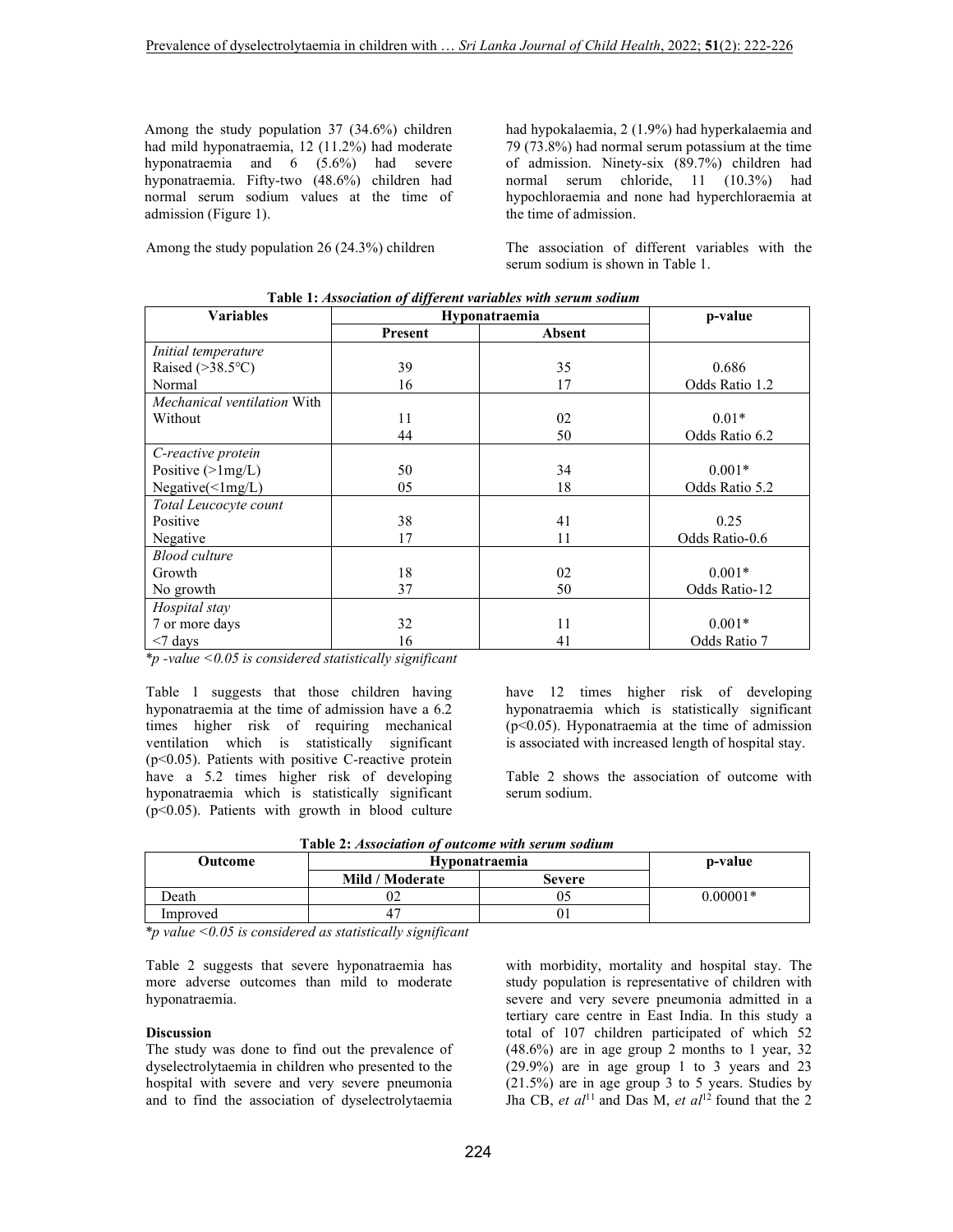months to 1 year age group was involved in 60% and 64.7% respectively. However, a study by Praneetha DCK, *et al*<sup>13</sup> found that the most common age group of presentation was 2 to 5 years (46%).

Out of 107 children 55 (51.4%) had hyponatraemia, 37 (34.6%) having mild hyponatraemia, 12 (11.2%) having moderate hyponatraemia and 6 (5.6%) having severe hyponatraemia. In a similar study by Mandal PP, et al<sup>14</sup>, 42% of the study population had hyponatraemia and among them 81% had mild hyponatraemia, 14% had moderate hyponatraemia and 5% had severe hyponatraemia. A study by Singhi S, *et al*<sup>15</sup> concluded that 27% presented with hyponatraemia. Nair V, *et al*<sup>16</sup> found that most of the patients with hyponatraemia had mild hyponatraemia, 3% had moderate hyponatraemia and only one had severe hyponatraemia.

In this study, patients with initial raised body temperature had hyponatraemia similar to studies by Mandal PP, *et al*<sup>14</sup> and Don M, *et al*<sup>17</sup>. Patients with hyponatremia at the time of admission had 6.2 times more risk for requirement of mechanical ventilation and the association of hyponatremia with requirement of mechanical ventilation was statistically significant similar to a study by Praneetha DCK, et al<sup>13</sup> and a study by Agarwal P et al<sup>18</sup>. In this study, it was concluded that positive CRP had increased risk with developing hyponatremia and the relationship of hyponatraemia with positive CRP was statistically significant similar to a study by Don M,  $et$   $al<sup>17</sup>$  but it was unlike a study by Jha CB, *et al*<sup>11</sup>. There was no association of hyponatraemia with the leucocyte count though higher number of children with hyponatremia (69%) had leucocytosis similar to studies done by Jha CB, *et al*<sup>11</sup> and Nair V, *et al*<sup>16</sup>. Those children with growth in blood culture showed statistically significant association with hyponatraemia. Hyponatraemia caused a 7-fold increase in length of hospital stay and increased mortality rate. This may be due to time taken for correction of dyselectrolytaemia and the further complications which occurred due to dyselectrolytaemia. Similar analysis was done in studies by Singhi S, *et al*<sup>15</sup> and Tierney WM *et al*<sup>19</sup>.

# **Conclusions**

Most common dyselectrolytaemia found in our study was hyponatraemia. At the time of presentation to the hospital 51.4% of the children had hyponatraemia. Mechanical ventilation, CRP, growth in blood culture and length of hospital stay were significantly associated with hyponatraemia.

# **Acknowledgements**

We acknowledge the faculty of department of paediatrics, IMS & SUM hospital for identifying patients for the study, analysing the test samples and reporting in time.

### **References**

- 1. Rudan I, O'Brien KL, Nair H, Liu L, Theodoratou E, Qazi S, *et al.*  Epidemiology and aetiology of childhood<br>
pneumonia in 2010: Estimates of pneumonia in 2010: Estimates incidence, severe morbidity, mortality, underlying risk factors and causative pathogens for 192 countries. *Journal of Global Health* 2013; **3**(1): 10401.
- 2. Arif F. Updated recommendations of RCOG on prevention of early onset neonatal Group B Streptococcus infection. *Journal of Ayub Medical College Abbottabad* 2018; **30**(3): 490.
- 3. Chen JC, Jenkins-Marsh S, Flenady V, Ireland S, May M, Grimwood K, *et al.*  Early-onset group B streptococcal disease in a risk factor-based prevention setting: A 15-year population-based study. *Australia and New Zealand Journal of Obstetrics and Gynaecology* 2019; **59**(3): 422–9. https://doi.org/10.1111/ajo.12891 PMid: 30203834
- 4. World Health Organisation. Pneumonia. Fact Sheet No, 331. 2019.
- 5. Akyil FT, Akyil M, Agca MC, Gungor A, Ozanturk E, Sogut G, *et al.* Hyponatraemia prolongs hospital stay and hypernatraemia better predicts mortality than hyponatraemia in hospitalized patients with community-acquired pneumonia *Tuberk Toraks* 2019; **67**(4): 239-47 https://doi.org/10.5578/tt.68779 PMid: 32050865
- 6. Cooke CR, Turin MD, Walker WG. The syndrome of inappropriate antidiuretic hormone secretion (SIADH): Pathophysiologic mechanisms in solute and volume regulation. *Medicine (United States)* 1979; **58**(3): 240–51. https://doi.org/10.1097/000057921979050 00-00004 PMid: 449660
- 7. Sakellaropoulou A, Hatzistilianou M, Eboriadou M, Athanasiadou-Piperopoulou F. Hyponatraemia in cases of children with pneumonia. *Archives of Medical Science* 2010; **6**(4): 578–83.